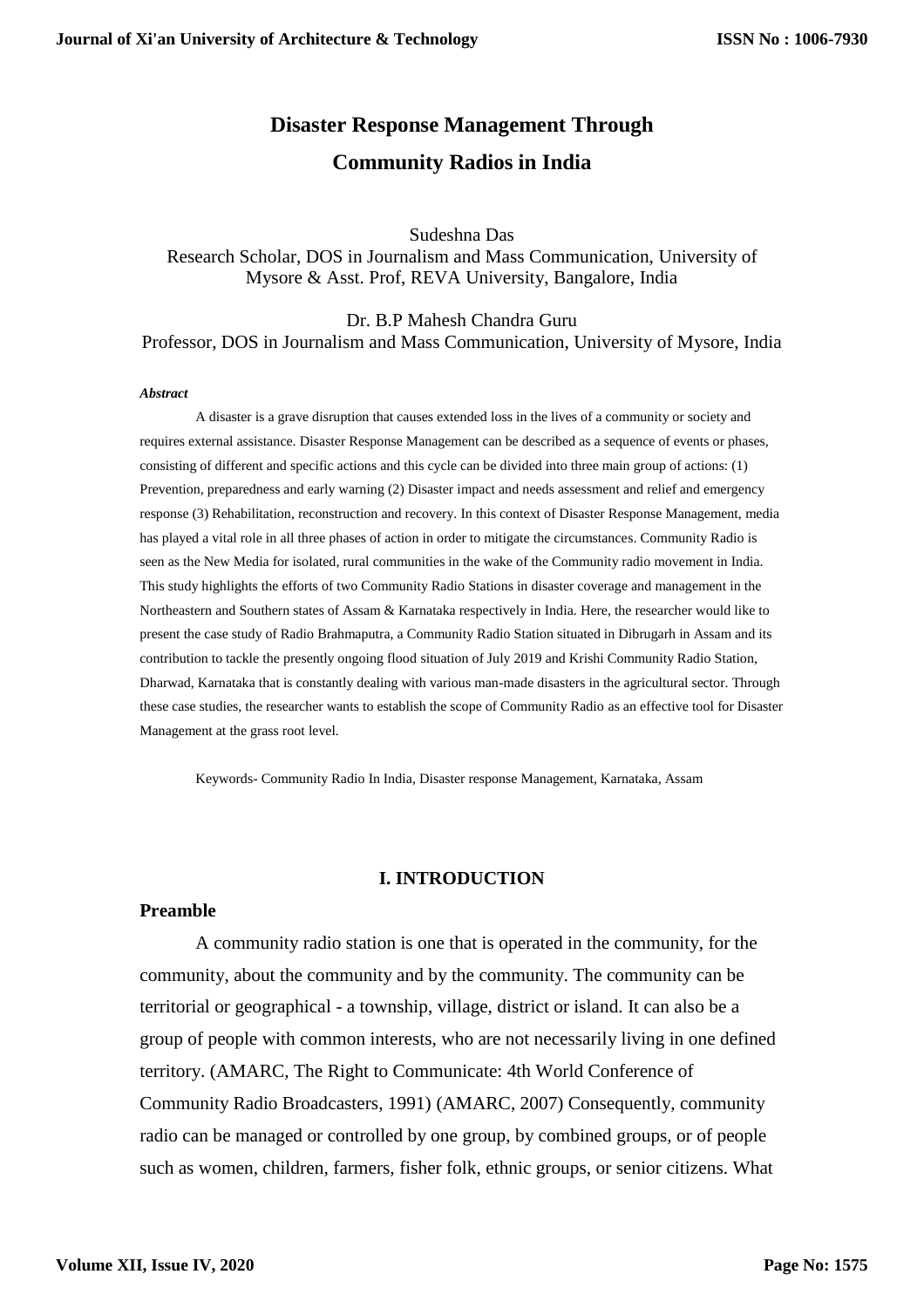distinguishes community radio from other media is the high level of people's participation, both in management and program production aspects. Furthermore, individual community members and local institutions are the principal sources of support for its operation. (Pavarela & Mallik, Other Voices: The Struggle for Community Radio in India, 2007)

# **II. REVIEW OF LITERATURE**

### **Evolution of Community Radio in India**

Community radio is the third tier of radio broadcasting in India – the first two being public service and private broadcasting. Thus, community radio is that sector of radio which is owned by localized geographical communities, wherein participation, ownership and daily management of the radio station is by the same community the radio seeks to serve. A typical community radio station is characterized by programmes which are produced by local people, in the local language or dialect, and talks about locally relevant issues. It is different from public radio because public service radio typically caters to a much larger audience, and most of the programming is done by broadcasting professionals. (Pavarela, K, & Venniyoor, 2005) The campaign to legitimize Community Radio in India began after the Supreme Court of India gave a landmark judgement on February 1995 that 'Airwaves are public property'. This crucial judgement promoted Community Radio stakeholders to initiate a declaration advocating the establishment of third tier of broadcasting that is Community Broadcasting, which was later, signed as Pastapur Initiative of 1998. (A Report by Ministry of I & B, 2002) Sustained advocacy with the Government of India resulted in the first Community Radio Policy in 2002, which allowed educational institutions across the country to set up small-scale local radio station. Supported by several international agencies such as UNESCO and UNDP, civil society organizations and government functionaries continued thrashing out revisions to the 2002 policy, which was only partially enabling. This resulted in the revised CR Policy Guidelines of November 2006, which allowed registered civil society organizations also to apply for CR licenses; and which forms the current framework for CR in India. (Das, 2010) At present, there are about 201 functioning community radio stations in India. At present Delhi and Tamil Nadu have maximum number of community radio stations and the numbers are slowly increasing in Uttar Pradesh and Bihar. Of the 201 functional CRS, 76 are operated by NGOs, 110 by the Educational Institutions and 15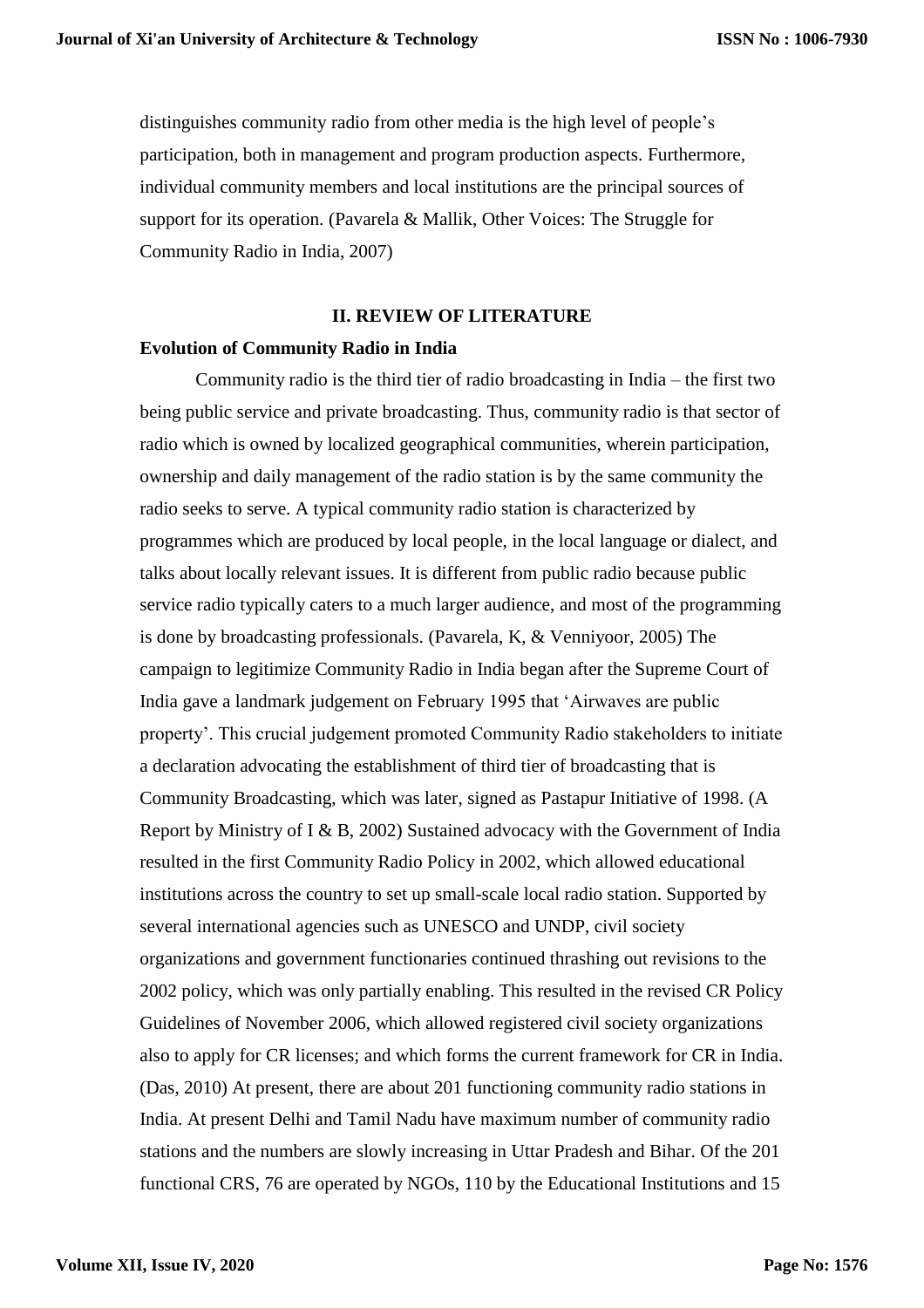by SAU/ KVKs. There are many community radio stations that are broadcasting only fresh content on a daily basis, but majority of them are repeating content from the same day or previous day broadcast. (A Report by Ministry of I & B, 2002)

# **Community Radio as a tool for Disaster Management**

It has been long observed that radio stands as the best medium of communication in times of disaster. During times of natural calamity where other regular facilities like, telephone, television, internet, print media become inaccessible, radio stations on the other hand can operate on basic mobile phones or battery run transmitters and provide relief as a sole medium of communication. Along these lines, CR has gained popularity as an essential communication tool in disaster relief due to their specific reach in geographical terms and ease of content in local language. (Government of India, 2018) Community Radio has proven to be an effective disaster management communication tool in several instances across the world. They have aided to spread awareness and strategies so that disaster effected communities are better prepared and participate more actively in disaster management. (Kyoto University, 2012) One such instance is of Community Radio Lintus Mirapi of Indonesia which has consistently spread awareness and information in reducing risk from disaster as Mirapi is a active volcano and the people living in it's proximity always face the risk of living through a potential eruption. Lintus Mirapi has been playing a proactive role in addressing emergency situation in times of natural disaster like earthquakes, heavy rain fall, volcanic eruption etc. (Birow, 2010) `Similarly, FMYY was setup as a disaster radio station after the 1995 Great Hanshin – Awaji earthquake in Japan and later developed into a community radio station which has worked tirelessly in sharing their knowledge of providing relief in disaster situations with other local disaster radio stations. (Kyoto University, 2012)

# **Community Radio and Disaster Management in India**

During 2004 tsunami, Anna Community Radio in the southern India played a huge role in assisting effected communities at times of distress & lend their support to the victims. The community radio station served as a platform for victims to voice their grievances and also broadcasted information about relief material and likely outbreaks of epidemics. On observing the effectiveness of Anna CR in disaster management, the Ministry of Information and Broadcasting extended its services in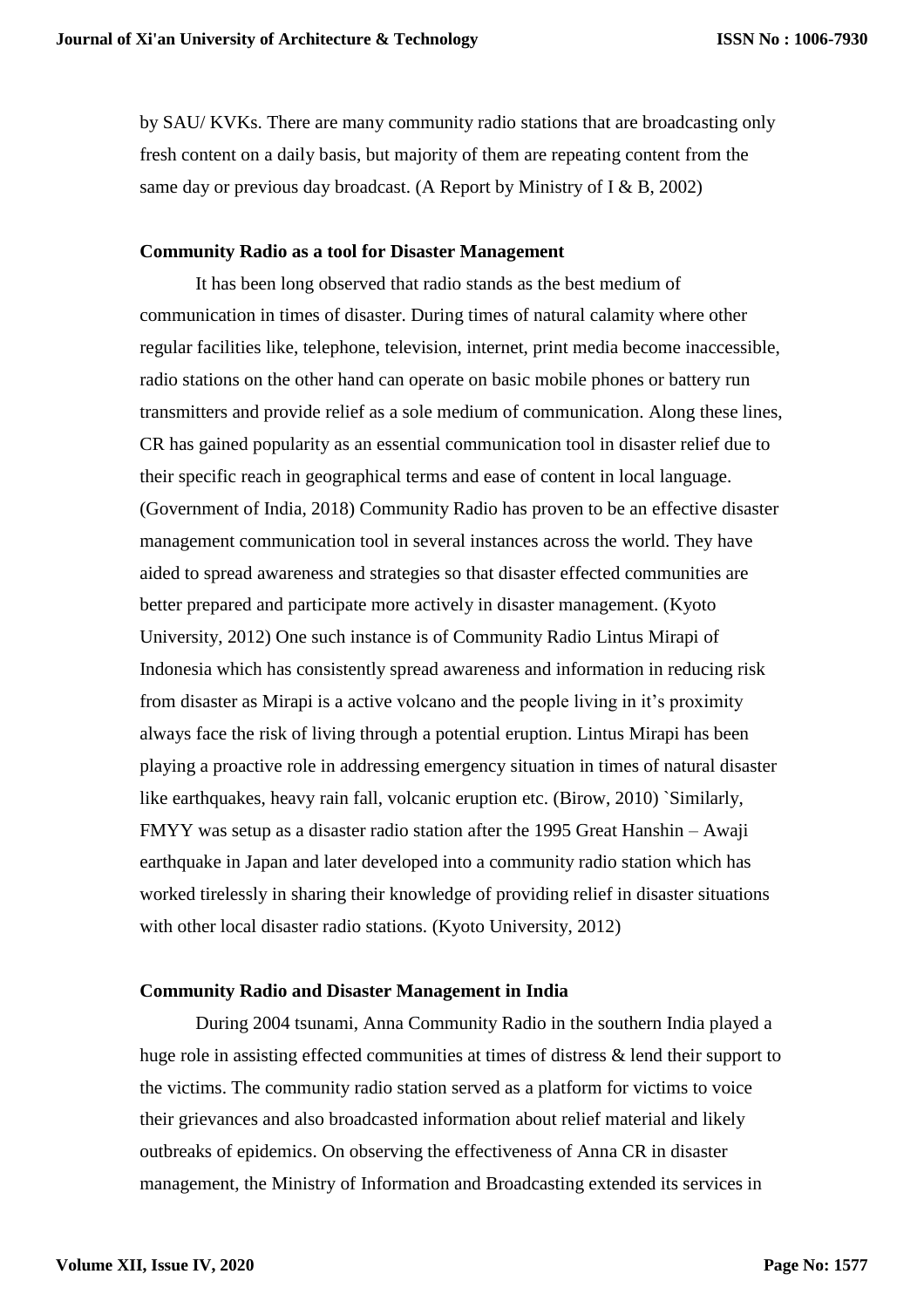Nicobar Islands, one of the worst hit by the tsunami. This set the tone for CR stations in India to address various issues under disaster management. (Jethwani, 2012)

# **III. THEORITICAL FRAMEWORK**

Development communication as a sub field of mass communication emerged in the years subsequent to the II World War as newly independent Asian, African and Latin American countries ventured out to become progressive, self-sustaining and industrialized. (White, Nair, & Joseph, 1994) The use of the term 'Development' became associated with themes like modernization, nationwide economic growth and technological diffusion leading to centralized planning, large scale industrialization and the expansion of basic communication infrastructure. The mainstream empirical social scientists in the Euro-American tradition postulated various theories under the dominant paradigm with the shared assumption that development necessitates the replacement of traditional structures by modern, economic and social organization. (Servaes, Jacobson, & White, 1996) This wisdom could be gleaned from the theory proposed by theorists like Daniele Learner (The Passing of Traditional Society), Everett M Rogers (Diffusion of Innovations) and Wilbur Schramm (Mass Media and National Development). But, disenchantment with these postulates led to the dependency debate which played an important role in the movement for a new world information and communication order from the late 60s to the early 80s. Third world news networks were established and people from developing countries wrote articles about themselves from their own perspectives. The dominant paradigm of development was shunned and newer approaches on development promoted one common standpoint where in social change must be 'Bottom Up' and aimed at selfdevelopment of the local community. (Kumar, 1994) With this shift in focus of development approaches, the participatory communication model emerged that sought to transform the elitist, vertical and top-down character of the dominant paradigm and incorporate democratization and participation at all levels in the planning and production of the media content. (Servaes, Jacobson, & White, 1996)'Another' communication favored multiplicity, smallness of scale, locality, deinstitutionalization, inter-change of sender-receiver roles in horizontal communication links at all levels of the society. This philosophy of participatory communication forms the cornerstone of the functioning of the Community Radio station in a developing nation like India. Community Radio can promote receiver centric media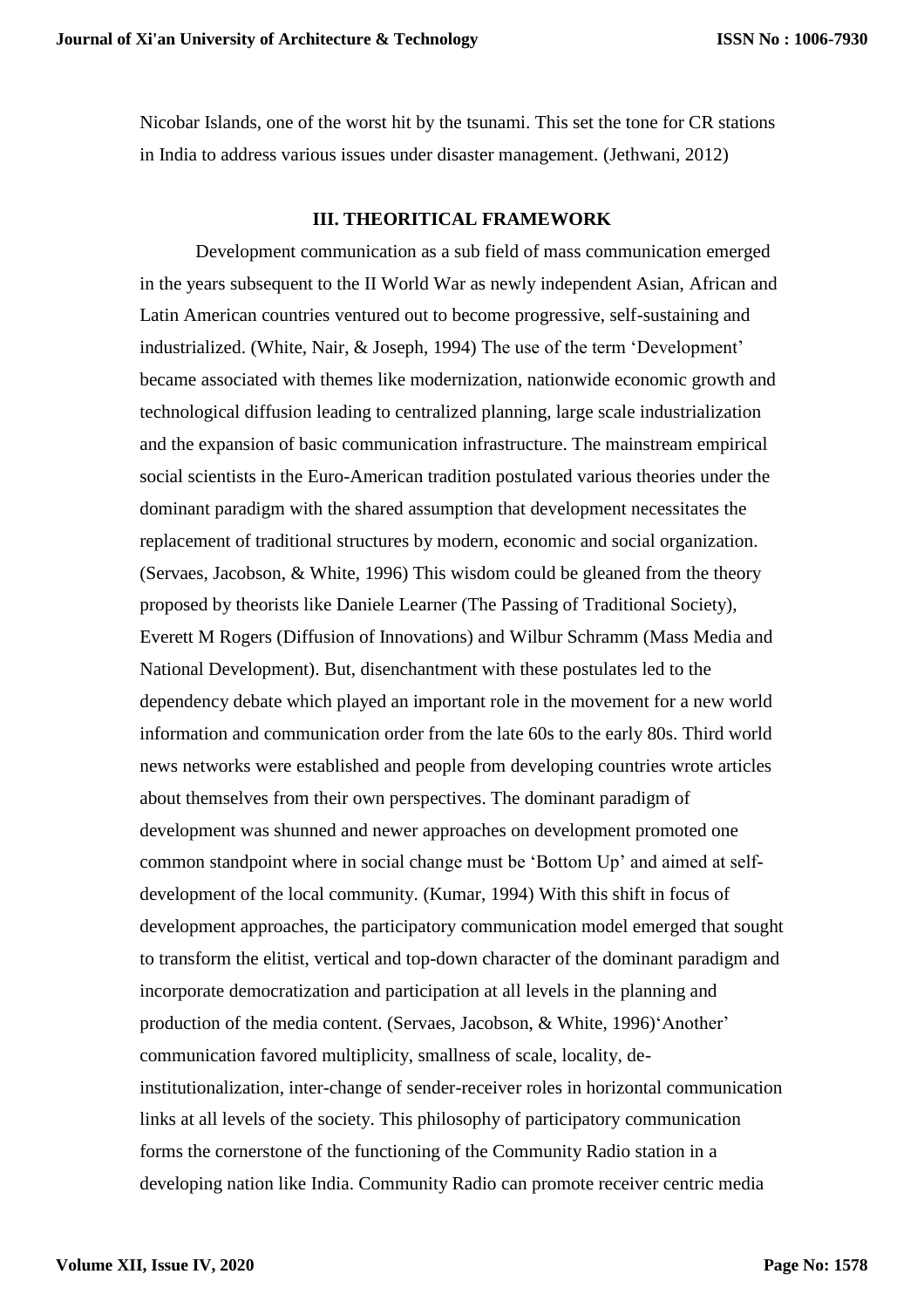system at grassroot level enabling rural people to manage their own development and to exert control over the developmental process through self-management. (Pavarela & Mallik, 2007)

# **IV. METHODOLOGY**

The study has been a part of the PhD work undertaken by the researcher to look into the aspects of usage, impact and effectiveness of community radios in the states of Karnataka and Assam in India. The review of previous literature has established that the concept of community radio has been diffused to a great extent in Karnataka, one of fast developing states in India with the capital city of Bengaluru known as the IT city or Silicon Valley of India. Karnataka as the state stands as a pioneer of the birth of CRS namely the Namma Dhwani Station. On the other hand, Assam situated in the Northeast part of India, still struggles with progress and is one of the backward regions in the country riddled with rampant employment, slugging industrial sector, illiteracy and so on. Similarly in terms of CRS, it is still struggling to fully benefit from this phenomenon as only three radio stations have been successfully conceptualized in the state and under immense adversities are working hard to make a difference.

In this context, disaster management being one of the primary areas of focus of CRS, both in Assam and Karnataka, CRS has shown immense potential as a communication tool that can aid in mitigating the adverse impact of disasters in both the regions. In Assam, the case study is of Community Radio Station Radio Brahmaputra and in Karnataka, Krushi Community Radio, Dharwad has been taken as part of the study. Qualitative Research approach consisting of the observation method on the disaster management activities of CRS have been analyzed and presented to understand how CRS in India are transforming and acting as effective Disaster Management Tool from the perspective of Participatory & Alternative Communication for development.

# **V. FINDINGS AND ANALYSIS**

# **Case Study of Community Radio in Assam- Radio Brahmaputra CRS**

The foray of starting CR stations in North East India, started in the state of Assam with the first Community Radio Station, 'Jnan Taranga' established by the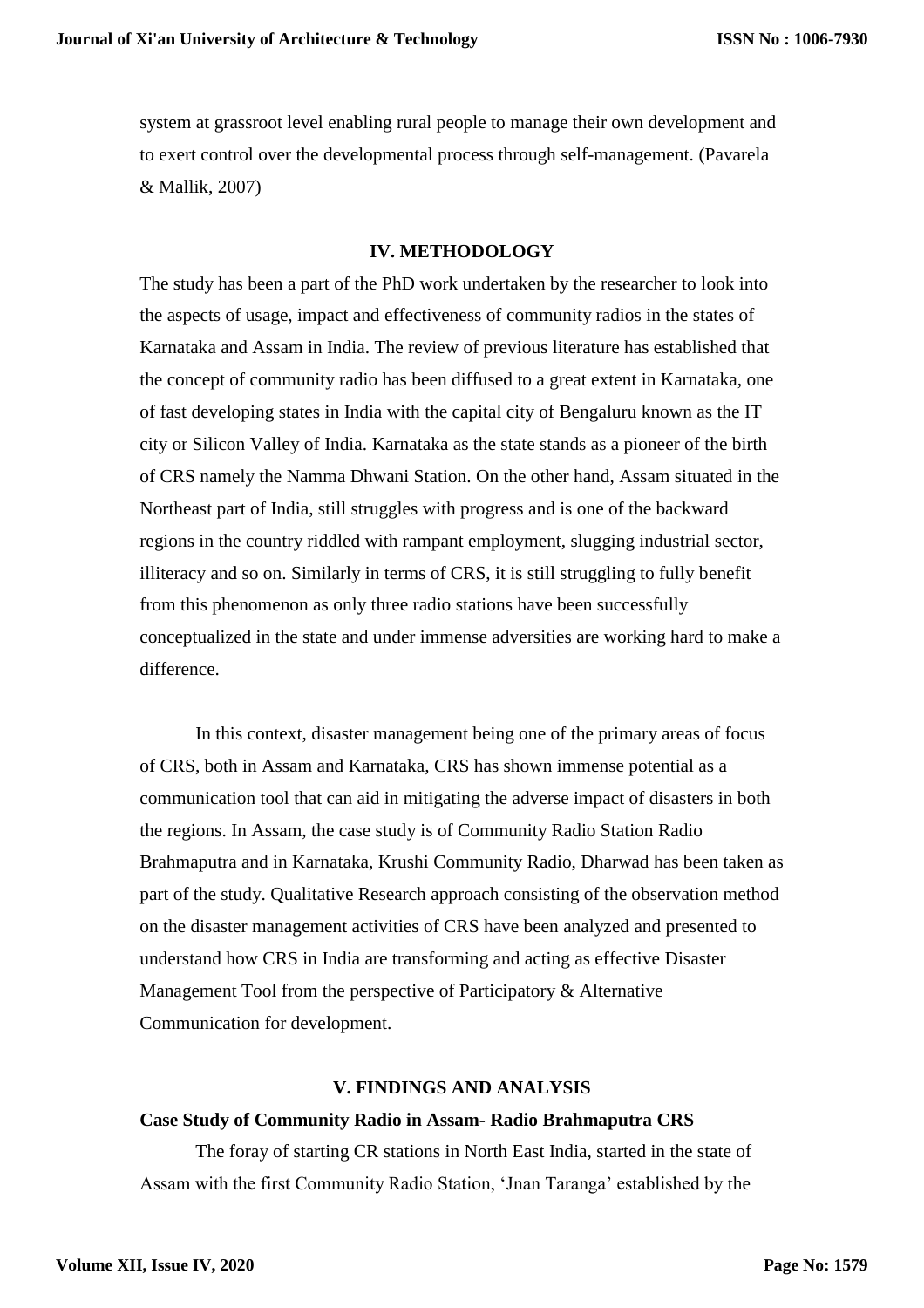Krishna Kanta Handiqui State Open University. The main purpose of this CR is to disseminate knowledge as well as to provide a platform for further learner-teacher interaction, discussion on important issues and development in the field of education and society or community.

Assam has always been prone to natural disasters like earthquakes, floods, landslides, cyclone and occasional draught. The population of Assam is subjected to perennial floods, landslides and environmental degradations. The Government of India being equally concerned formulated certain Guidelines (DM Act. 2005) to be followed vigorously in order to reduce vulnerabilities in the areas and look after the Disaster related activities of the entire state.

In this scenario, content of information is formulated for disaster radio stations according to phases of disasters-1. Immediately after disasters to evacuation shelters, information on people's safety and contact, information on infrastructure directly related to people's everyday lives such as electricity supply and telephone services, i.e. Relief phase related to people's everyday lives, entertainment. 2. Rehabilitation/Recovery phase Information for recovering normal life, recovery plans of the region, and events for recovery, entertainment and lastly 3. Disaster reduction / disaster prevention phase Knowledge for disaster preparation, disaster experiences.

Brahmaputra Community Radio Station (BCRS) popularly known as Radio Brahmaputra is based at Dibrugarh, very close to where the mighty river flows by at Maijan Ghat. The station is unique in that it caters to the needs and aspirations of people belonging to as many as five communities residing around the area in as many local languages – Shadri (dialect of the tea tribe community), Assamese, Bhojpuri, Bodo and Mishing. While BCRS seeks to reach the most marginalized groups on fourteen islands and thirty tea plantations and more than 180 villages in Dibrugarh district, its footprint reaches across the Brahmaputra to other districts as well. Today it broadcasts for eight hours every day on FM 90.4 from Dibrugarh and can be heard in three districts along and across the Brahmaputra.

Recently, a population of 42,921 in eight of the 33 districts of Assam were affected by floods on  $9<sup>th</sup>$  August, 2019. In this flood, the low-lying areas based on the riverbank considered to be flood prone zones requires extensive preparedness to deal with the floods each year. Dibrugarh district in Assam is one such flood prone zone wherein the problems are multiplied keeping into account the demography, which is mostly rural, backward, and poverty stricken especially the tea garden communities.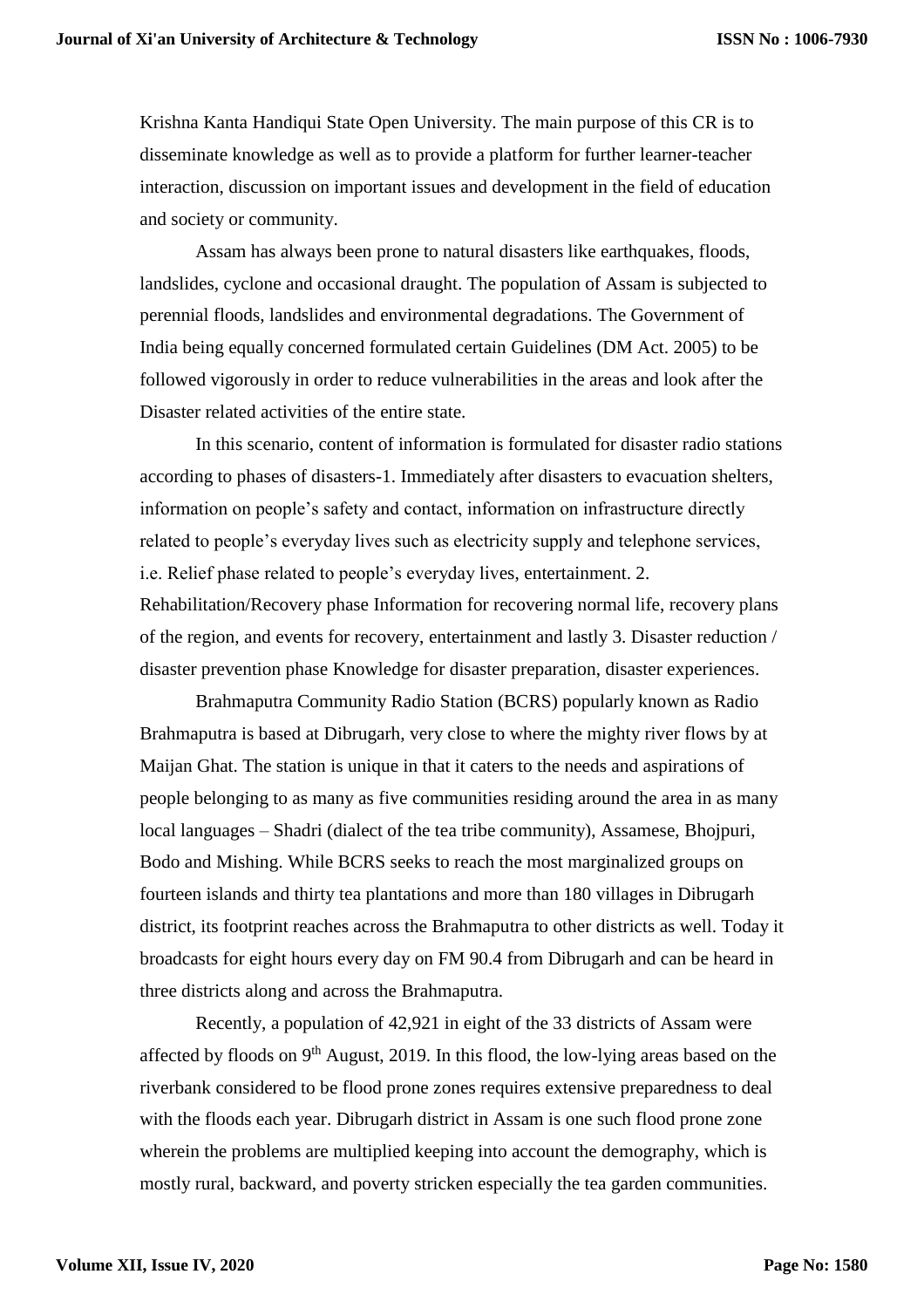In the recent flood of  $9<sup>th</sup>$  August 2019, the nearby area to the CR Brahmaputra known as the North Line Maijan faced severe flood situation.

India has a Disaster Management Act 2005 and under DM act, Community Radio Stations also promptly act on any disaster in all three phrases - Pre, During and Post Disaster. In the per-disaster phase includes Prevention, Mitigation, preparedness During-disaster phase in generating information about relief measures, addressing distress calls, keeping the channels of communication open and In post Disaster phase - Response, rehabilitation, reconstruction, recovery.

**Pre- Flood Disaster Management Activities of Radio Brahmaputra** - Even before the floods, Radio Brahmaputra team had been working in different phases and segments to built awareness regarding the necessary measures to be adopted to deal with flood situations in that area. In terms of Prevention, preparedness and early warning, the Radio Team generated awareness and tried to prepare the nearby tea garden communities on various levels in terms of availing safe drinking water during floods, constructing sustainable toilets that would mitigate unhygienic conditions in the immediate vicinity during and after floods, tackling common post-flood diseases like Diarrhea, take measures to built sustainable animal shelters for domesticated animals so that they can be kept in hygienic conditions during floods, build homes whose structures are not low lying using cost-effective materials that can result in less loss of property and ensure quick rehabilitation. The CR team also tied up with UNICEF as well as other Government of India Organizations such as Ministry of Women & Children, Ministry of Health has programmes and projects that address mother and infant mortality especially Early Childhood Development (ECD), health of pregnant woman, and menstrual health and hygiene.

Various programming formats on Disaster Management were initiated and broadcasted by the CRS like Quiz on Disaster Management, which saw large-scale participation as a popular Phone-in Programme, Narrowcasting in Schools to generate awareness among students, Radio Interviews with Medical Professionals which was again narrow casted in the villages in community meetings and schools wherein elements of extension activities were blended with the radio programme, Card games after broadcasting and narrowcasting of programs through which recall and retention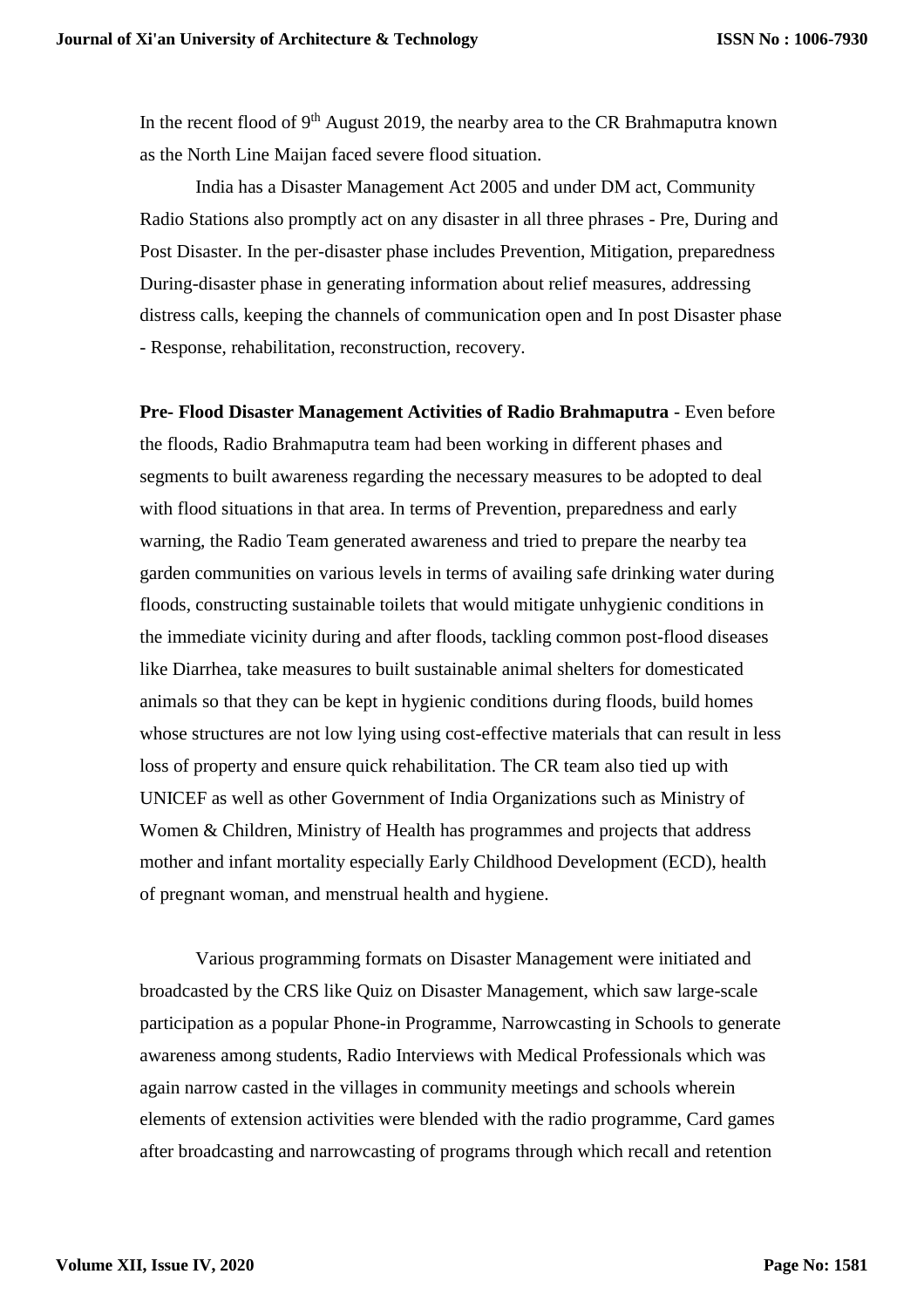is done of the advices on disaster management in a community meeting set-up, especially with the women.

**During-Flood Disaster Management Activities of Radio Brahmaputra-** Bulletins were made by the Radio Team on the Status of the people on the Maijan North Line. Assessment was carried especially to look out for the pregnant women in the area, as they are vulnerable to diseases at this time. They are monitored so as to proper medical facilities can reach them on time. Relief drives were organized to collect aid for the flood victims. Radio Interviews with various Disaster Management officials broadcasted generating awareness of the proactive measures to be undertaken.

**Post- Flood Disaster Management Activities of Radio Brahmaputra** -After the floods, community visits were arranged and assessment activities undertaken in collaboration with other relief giving agencies like the health services specially focused towards pregnant woman and provide them immediate relief and access to medical assistance, Rehabilitation of flood-affected houses

# **Community Radio in Karnataka**

Community Radio in Karnataka, situated in Southern India has addressed different issues relating to lives, social, economy, cultural and legal issues.'Namma Dhwani' the first ever CR setup in the state of Karnataka was catering to a community of listeners of mostly illiterate women who otherwise had little access to information.

Namma Dhwani enhanced the participation of women in programme making and created awareness among the women listeners about health and sanitation, education, food habits and family system and significant change was happened in the lives of women. The important aspect was that the radio developed leadership qualities/behavior among the women listeners. So it played a significant role in changing the life of the rural women. Presently there are 14 listed active and functional community radio stations in Karnataka which are owned by educational institutes, N.G.Os, Agricultural Universities and Krushi Vigyan Kendra.

The first Community Radio Station in Southern India under State Agricultural University known as Krishi Community Radio Station, and was established at University of Agricultural Sciences, Dharwad campus on May17, 2007 for the benefit of the farmers in that region. The basic idea behind the station was to reach the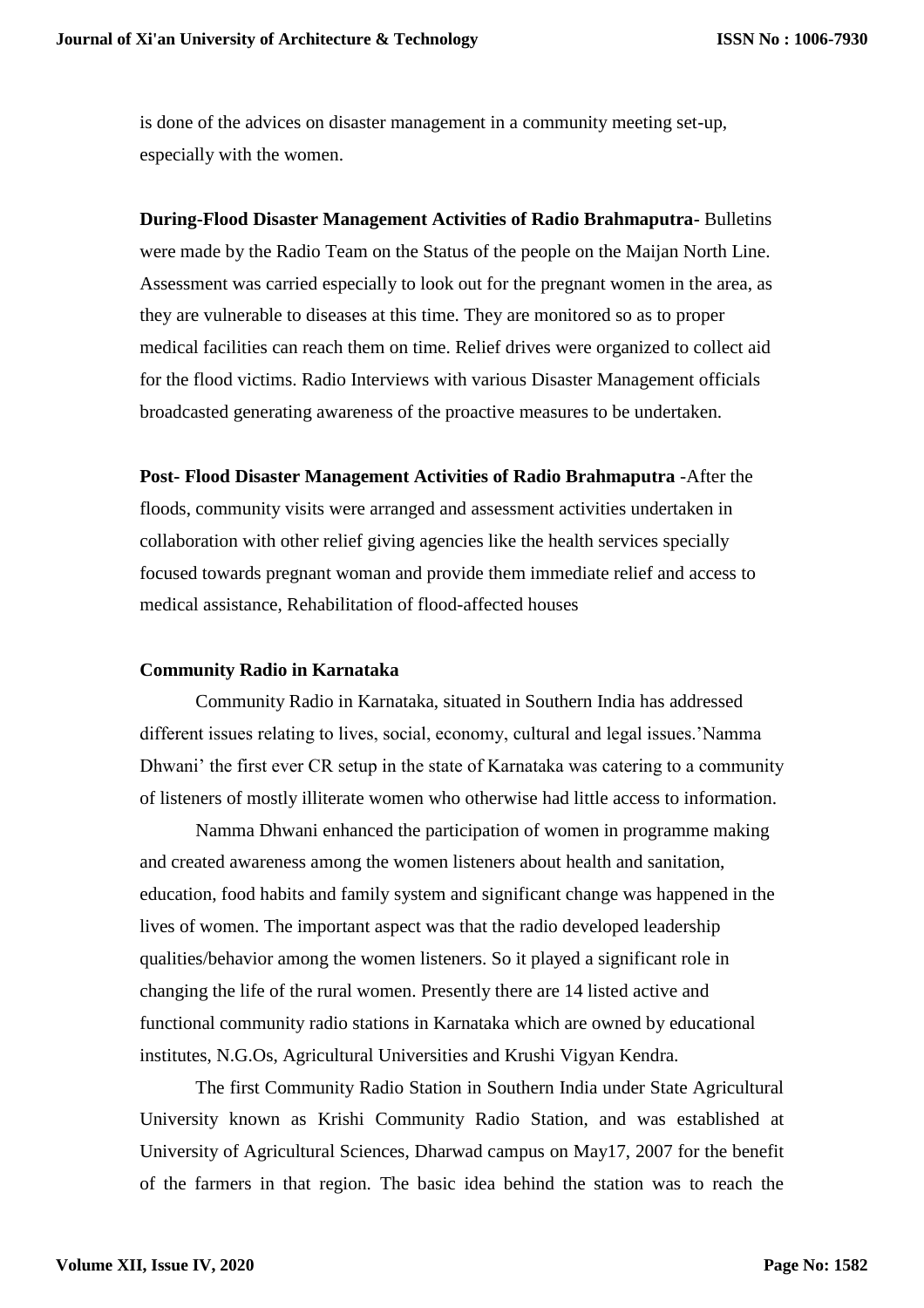farmers, to address the farmer's problems and transfer of technologies. The station has become the platform for the languages, voices and views of local farmers and addresses all the issues concerning farmers and agriculture. (Bora & Lakhendra, 2012)

In the context of Disaster Management, the Radio Station has been pro-active in broadcasting various programs on disaster management in the agricultural sector, one being the draught situation which is very common to this region. Draught is a situation in which there is a prolonged deficiency of rainfall over a wide area resulting in serious depletion of soil moisture and consequent poor agricultural production and general water shortage resulting in low incomes and great public suffering and distress.

The Krishi Community Radio Station in order to prepare and create awareness in dealing with the perennial draught situation addresses issues like draught monitoring and management strategies with the help of different methods like Terrace water harvesting and recycling, controlling of soil erosion and conservation, drainage line treatment, plantation of draught tolerant vegetable crops and so on.

These issues are brought to the farmer community through programs like Scientists interview (Vigyanigala Sandarshana), Hygiene in the kitchen (Adugemaneyannagisi Arogya Kendra), Progressive farmers information (Krishi Chintana) produced and broadcasted by the Krishi Community Radio Station.

# **VI. CONCLUSION**

The case studies show that Community Radio can provide extensive help in Disaster Response Management in all the three main group of actions: (1) Prevention, preparedness and early warning (2) Disaster impact and needs assessment and relief and emergency response (3) Rehabilitation, reconstruction and recovery. Radio Brahmaputra in terms of the emergency flood situation proved to be an effective disaster management communication tool, whose potential can be further explored and harnessed in dealing with similar emergency situations in future. Even Krishi Community Radio, Dharwad remains fully equipped with communication technology and adequate knowledge base to deal with both natural and man made calamities in the field of agriculture.

In fact these models can be easily replicated in the other parts of the region to deal with various disaster management issues. The characteristics of the Community